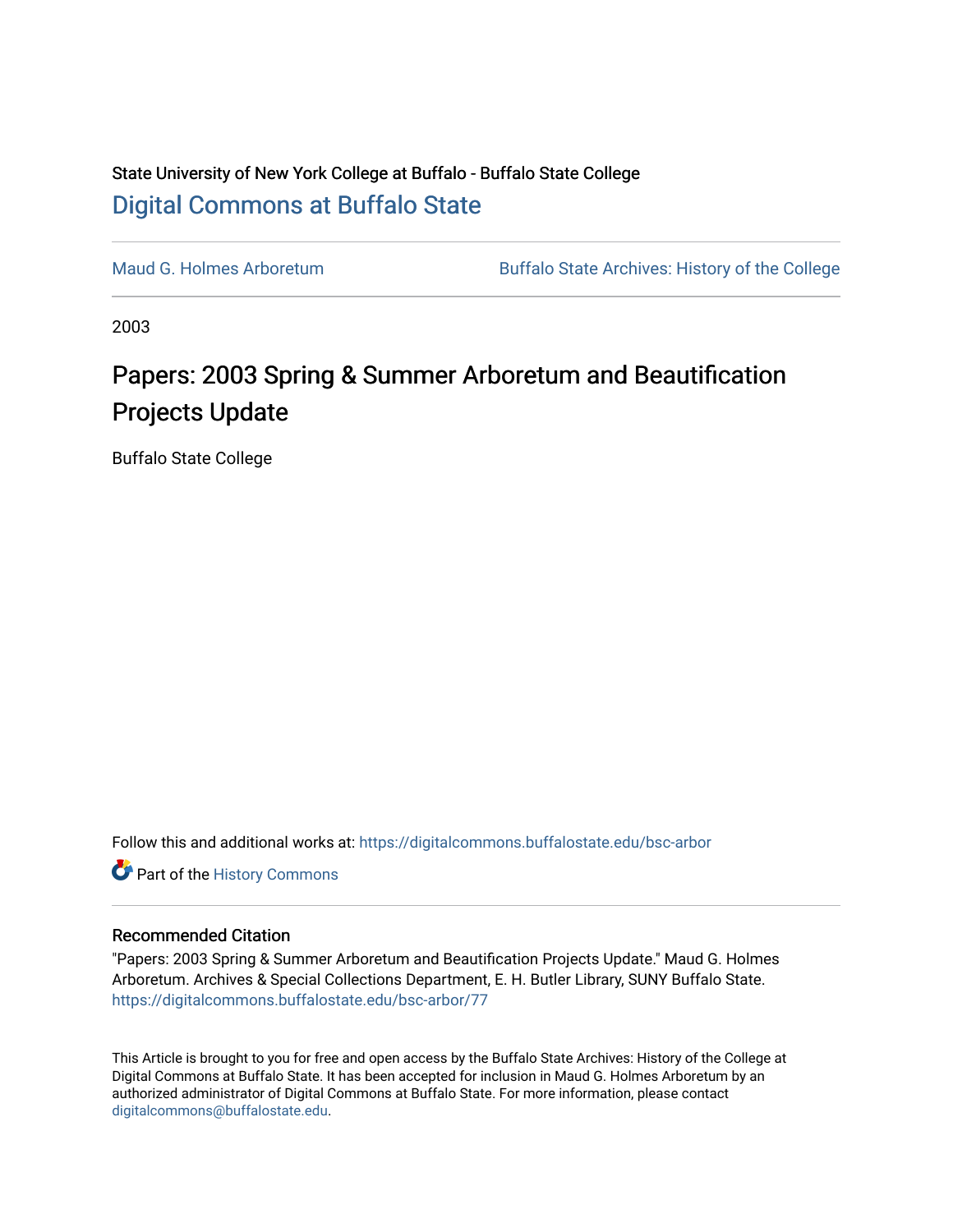Spring is finally here and the campus arboretum is getting ready to blossom. Please try to find time to walk around the campus this spring to enjoy some of Mother natures beauty. There are several proposed campus beautification projects scheduled this spring/ summer. There will also be some tree replacements, new tree varieties added, and a few tree removals that will occur.

The following projects are scheduled (pending funding) Some of these projects are part of BSCenery and the campus master plan.

- 1.) Rockwell Hall- (MP no. la.) south entrance enhancement- Install shrub beds and relocate building sign.
- 2 .) Moot Hall- west side-Plant 3 new hardy disease resistant (pink flowering) Robinson Crabapples.
- 3 .) Grover Cleveland Hall- (MP no. 7a&b.) north entrance (quad side) install shrub beds, plant a flowering Autumn Brilliance Serviceberry (Amelanchier x grandiflora) tree, and install new redwood bench.
- 4.) Caudell Hall- (MP no. 9a.) south entrance enhancement- install new perennial and shrub beds. Included is a new redwood bench.
- 5 .) Student Union-west entrance (Perry Quad) annual flowerbeds will be installed to enhance approach and shrub beds will be installed along the left side wall area.
- 6.) Upton Quad- (Project no. 03322) a capital project is planned to replace most of the sidewalks to improve safety and drainage. BSCenery will accent the main intersection at Perry and Cassity Halls with Japanese Kwanzon Cherry (Prunus serrula 'Kwanzon') trees, shrubs, and flowers.
- 7 .) Science Building- west entrance- following a new ramped sidewalk, the walk and door entrance will be flanked with new shrub beds. New redwood benches will be installed. Also the hedges around this entrance will be removed and replaced with a low growing variety.
- 8.) Rockwell Rd.-(first island from Elmwood Ave)- the Red Oaks are struggling with drought stress in this narrow island. A few are missing from two vehicular accidents. Our plan is to replace these with Ussurian Pear (Pyrus ussuriensis) trees that are salt and drought tolerant. These pears are a new addition to the arboretum and they will put on a great show of white flowers in the spring when entering the campus. The remaining healthy Oaks will be relocated into empty locations on the north side of the street.
- 9.) Rockwell Rd.-west end- two Norway Maples will be planted to replace one that died and the other hit by a vehicle.
- 10.) Lot Y- the Eastern White Pines are not adjusting well. They are not salt tolerant and have been getting severely burned from salt spray. The pines that can be saved will be relocated. They also have been a concern when campus police is patrolling the lot. We plan to replace them with Italian Oak (Quercus frainetto) trees that are a new variety to the arboretum and should adapt very well.